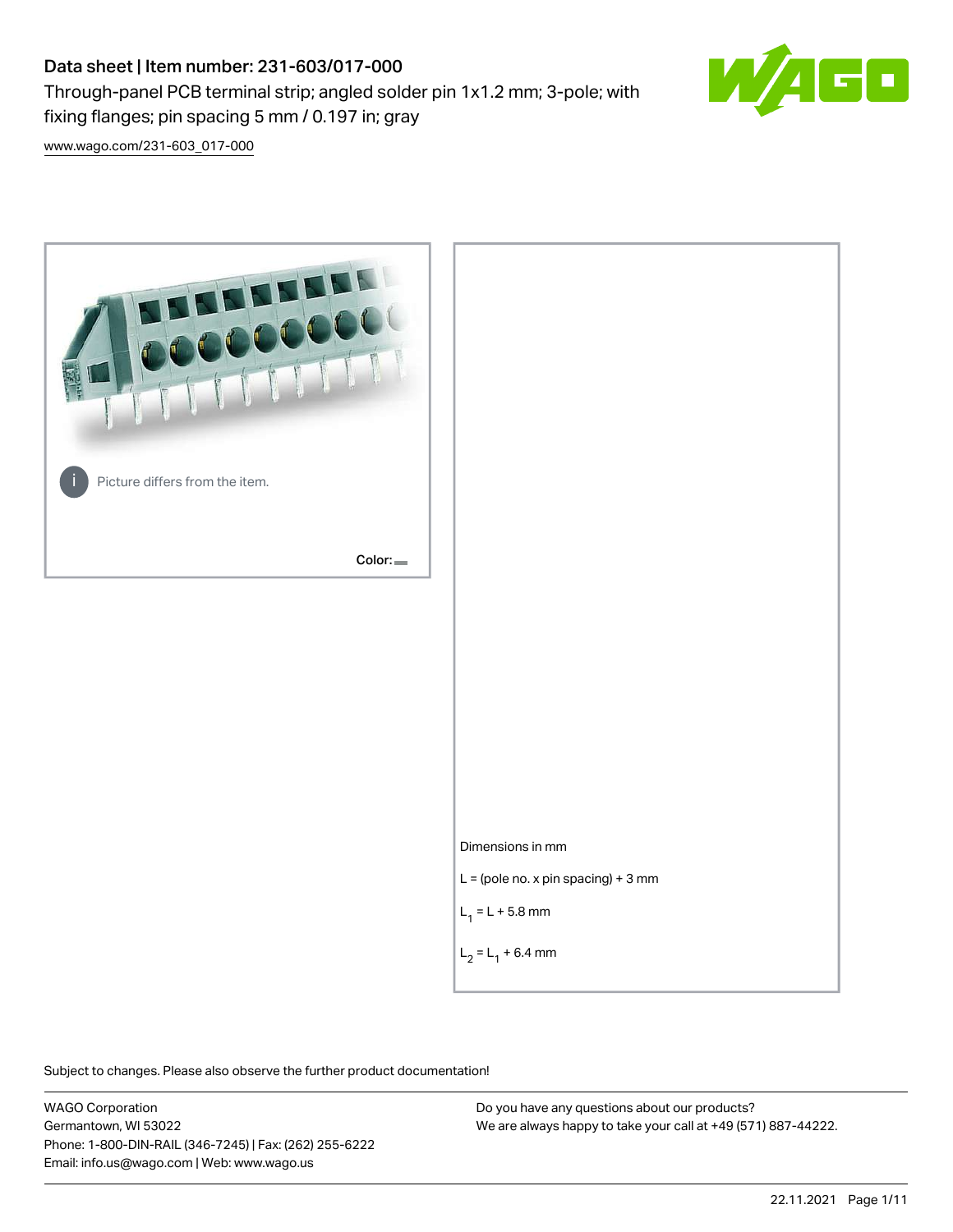

### Item description

- Feedthrough PCB terminal strips with screwdriver-actuated CAGE CLAMP $^\circ$  $\blacksquare$
- $\blacksquare$ With flanges for PCB or front-panel mounting – either flush with enclosure or protruding

# Data

| Variants: | Other pole numbers<br>Other colors<br>Direct marking<br>Versions without mounting flanges<br>Other versions (or variants) can be requested from WAGO Sales or<br>configured at https://configurator.wago.com/ |
|-----------|---------------------------------------------------------------------------------------------------------------------------------------------------------------------------------------------------------------|
|           |                                                                                                                                                                                                               |

# Electrical data

#### IEC Approvals

| Ratings per                 | IEC/EN 60664-1                                                        |
|-----------------------------|-----------------------------------------------------------------------|
| Rated voltage (III / 3)     | 320 V                                                                 |
| Rated surge voltage (III/3) | 4 <sub>kV</sub>                                                       |
| Rated voltage (III/2)       | 320 V                                                                 |
| Rated surge voltage (III/2) | 4 <sub>kV</sub>                                                       |
| Nominal voltage (II/2)      | 630 V                                                                 |
| Rated surge voltage (II/2)  | 4 <sub>k</sub> V                                                      |
| Rated current               | 16A                                                                   |
| Legend (ratings)            | $(III / 2)$ $\triangle$ Overvoltage category III / Pollution degree 2 |

### UL Approvals

| Approvals per                  | UL 1059 |
|--------------------------------|---------|
| Rated voltage UL (Use Group B) | 300 V   |
| Rated current UL (Use Group B) | 15 A    |
| Rated voltage UL (Use Group C) | 150 V   |
| Rated current UL (Use Group C) | 15A     |
| Rated voltage UL (Use Group D) | 300 V   |
| Rated current UL (Use Group D) | 10 A    |

Subject to changes. Please also observe the further product documentation!

| <b>WAGO Corporation</b>                                | Do you have any questions about our products?                 |
|--------------------------------------------------------|---------------------------------------------------------------|
| Germantown, WI 53022                                   | We are always happy to take your call at +49 (571) 887-44222. |
| Phone: 1-800-DIN-RAIL (346-7245)   Fax: (262) 255-6222 |                                                               |
| Email: info.us@wago.com   Web: www.wago.us             |                                                               |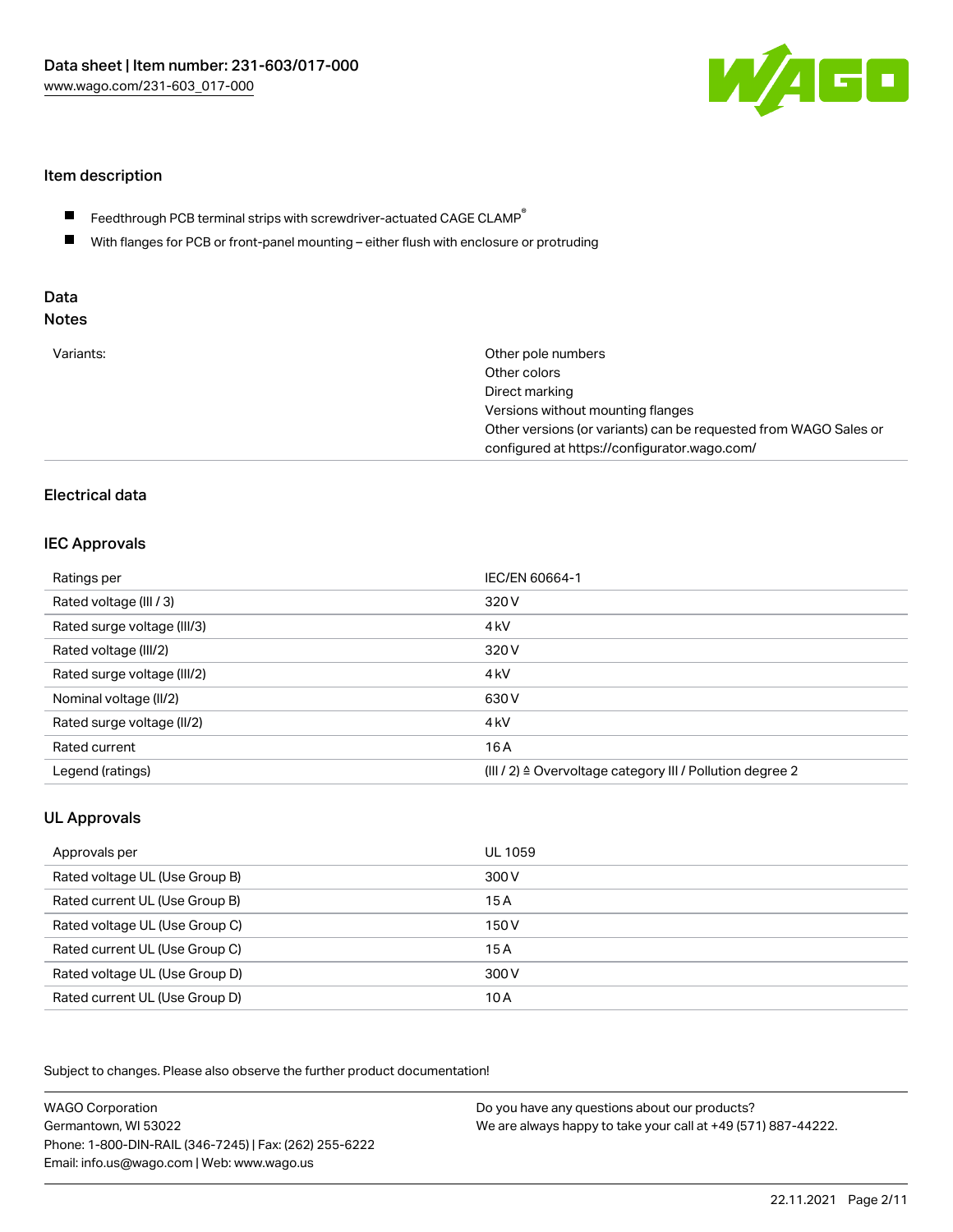

## CSA Approvals

| Approvals per                   | <b>CSA</b> |
|---------------------------------|------------|
| Rated voltage CSA (Use Group B) | 300 V      |
| Rated current CSA (Use Group B) | 15A        |
| Rated voltage CSA (Use Group C) | 150 V      |
| Rated current CSA (Use Group C) | 15A        |
| Rated voltage CSA (Use Group D) | 300 V      |
| Rated current CSA (Use Group D) | 10 A       |

#### Connection data

| Total number of connection points | ⊾ |
|-----------------------------------|---|
| Total number of potentials        |   |
| Number of connection types        |   |
| Number of levels                  |   |

#### Connection 1

| Connection technology                             | CAGE CLAMP <sup>®</sup>                 |
|---------------------------------------------------|-----------------------------------------|
| Actuation type                                    | Operating tool                          |
| Solid conductor                                   | $0.08$ 2.5 mm <sup>2</sup> / 28  14 AWG |
| Fine-stranded conductor                           | $0.08$ 2.5 mm <sup>2</sup> / 28  14 AWG |
| Fine-stranded conductor; with insulated ferrule   | $0.251.5$ mm <sup>2</sup>               |
| Fine-stranded conductor; with uninsulated ferrule | $0.252.5$ mm <sup>2</sup>               |
| Strip length                                      | 89 mm / 0.31  0.35 inch                 |
| Conductor connection direction to PCB             | 0°                                      |
| Number of poles                                   | 3                                       |
|                                                   |                                         |

#### Physical data

| Pin spacing                          | 5 mm / 0.197 inch    |
|--------------------------------------|----------------------|
| Width                                | 30.2 mm / 1.189 inch |
| Height                               | 19 mm / 0.748 inch   |
| Height from the surface              | 14.3 mm / 0.563 inch |
| Depth                                | 19.1 mm / 0.752 inch |
| Solder pin length                    | 4.7 mm               |
| Solder pin dimensions                | $0.8 \times 1.3$ mm  |
| Drilled hole diameter with tolerance | $1.8$ $(+0.1)$ mm    |

Subject to changes. Please also observe the further product documentation! Mechanical data

| <b>WAGO Corporation</b>                                | Do you have any questions about our products?                 |
|--------------------------------------------------------|---------------------------------------------------------------|
| Germantown, WI 53022                                   | We are always happy to take your call at +49 (571) 887-44222. |
| Phone: 1-800-DIN-RAIL (346-7245)   Fax: (262) 255-6222 |                                                               |
| Email: info.us@wago.com   Web: www.wago.us             |                                                               |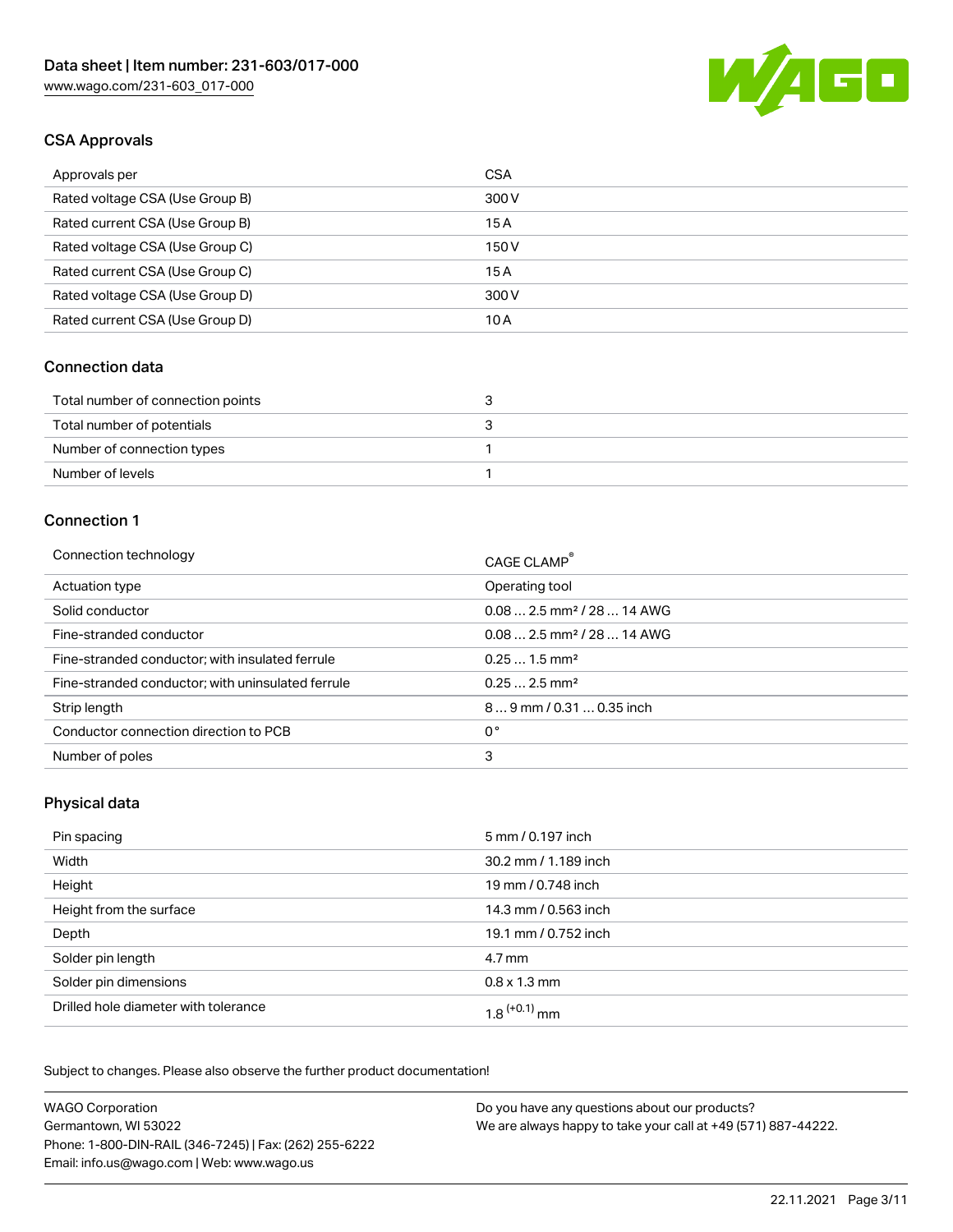

## Mechanical data

| Mounting type | Mounting flange       |
|---------------|-----------------------|
| Mounting type | Feed-through mounting |
|               | Panel mounting        |

## PCB contact

| PCB Contact                         | THT                                      |
|-------------------------------------|------------------------------------------|
| Solder pin arrangement              | over the entire terminal strip (in-line) |
| Number of solder pins per potential |                                          |

### Material data

| Color                       | gray                                  |
|-----------------------------|---------------------------------------|
| Material group              |                                       |
| Insulation material         | Polyamide (PA66)                      |
| Flammability class per UL94 | V <sub>0</sub>                        |
| Clamping spring material    | Chrome nickel spring steel (CrNi)     |
| Contact material            | Electrolytic copper $(E_{\text{Cl}})$ |
| Contact plating             | tin-plated                            |
| Fire load                   | $0.093$ MJ                            |
| Weight                      | 5 <sub>g</sub>                        |

### Environmental requirements

| Limit temperature range<br>. | +105 °C<br>- 60…∴ |  |
|------------------------------|-------------------|--|
|------------------------------|-------------------|--|

#### Commercial data

| Product Group         | 3 (Multi Conn. System) |
|-----------------------|------------------------|
| PU (SPU)              | 50 Stück               |
| Packaging type        | box                    |
| Country of origin     | DE                     |
| <b>GTIN</b>           | 4044918256636          |
| Customs tariff number | 8536904000             |

## Approvals / Certificates

#### Country specific Approvals

|      |          |                          | Certificate |
|------|----------|--------------------------|-------------|
| Logo | Approval | Additional Approval Text | name        |
|      |          |                          |             |

Subject to changes. Please also observe the further product documentation!

| WAGO Corporation                                       | Do you have any questions about our products?                 |
|--------------------------------------------------------|---------------------------------------------------------------|
| Germantown. WI 53022                                   | We are always happy to take your call at +49 (571) 887-44222. |
| Phone: 1-800-DIN-RAIL (346-7245)   Fax: (262) 255-6222 |                                                               |
| Email: info.us@wago.com   Web: www.wago.us             |                                                               |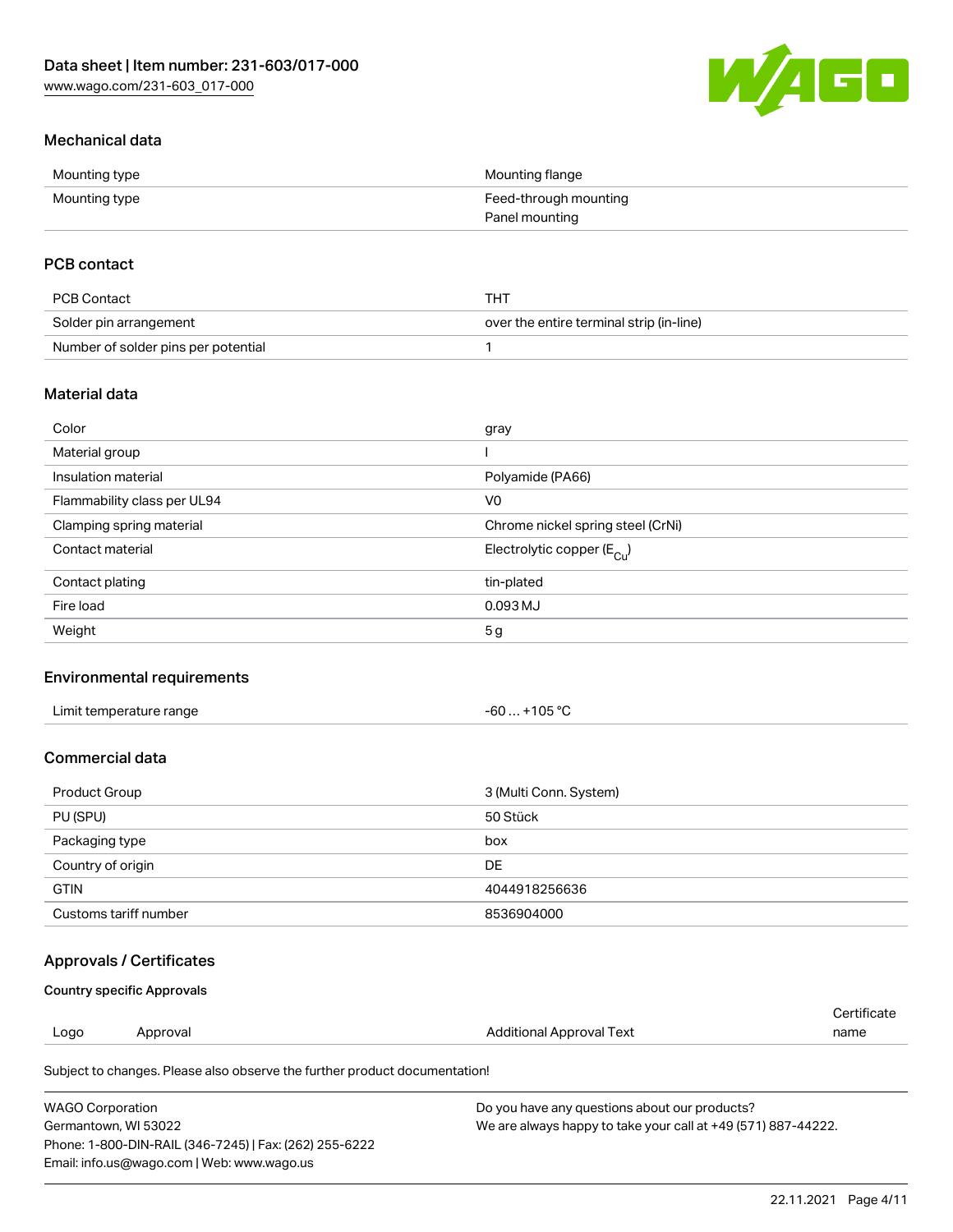[www.wago.com/231-603\\_017-000](http://www.wago.com/231-603_017-000)



|   | CВ<br>DEKRA Certification B.V.         | IEC 61984 | NL-39756        |
|---|----------------------------------------|-----------|-----------------|
| A | <b>CSA</b><br>DEKRA Certification B.V. | C22.2     | LR 18677-<br>25 |

#### Ship Approvals

| Logo                     | Approval                                                | <b>Additional Approval Text</b> | Certificate<br>name                |
|--------------------------|---------------------------------------------------------|---------------------------------|------------------------------------|
| ABS                      | <b>ABS</b><br>American Bureau of Shipping               | $\overline{\phantom{0}}$        | $19 -$<br>HG1869876-<br><b>PDA</b> |
| <b>BUREAU</b><br>VERITAS | BV<br>Bureau Veritas S.A.                               | <b>IEC 60998</b>                | 11915/D0<br>BV                     |
|                          | <b>DNV GL</b><br>Det Norske Veritas, Germanischer Lloyd | $\overline{\phantom{a}}$        | TAE000016Z                         |
| <b>UL-Approvals</b>      |                                                         |                                 |                                    |

#### Logo Approval Approval Approval Approval Approval Text **Certificate** name UL Underwriters Laboratories Inc. UL 1977 E45171

#### Optional accessories

| Mounting             |                                                                            |                      |
|----------------------|----------------------------------------------------------------------------|----------------------|
| Mounting accessories |                                                                            |                      |
|                      | Item no.: 209-147                                                          | www.wago.com/209-147 |
|                      | Self-tapping screw                                                         |                      |
|                      | Item no.: 231-194                                                          |                      |
|                      | Self-tapping screw; B 2.2x13, fixing hole 1.8 mm Ø                         | www.wago.com/231-194 |
|                      | Item no.: 231-195                                                          |                      |
|                      | Screw with nut; M2x12; for fixing element                                  | www.wago.com/231-195 |
| <b>Ferrules</b>      |                                                                            |                      |
| Ferrule              |                                                                            |                      |
|                      | Item no.: 216-101                                                          |                      |
|                      | Subject to changes. Please also observe the further product documentation! |                      |
|                      |                                                                            |                      |

| <b>WAGO Corporation</b>                                |
|--------------------------------------------------------|
| Germantown, WI 53022                                   |
| Phone: 1-800-DIN-RAIL (346-7245)   Fax: (262) 255-6222 |
| Email: info.us@wago.com   Web: www.wago.us             |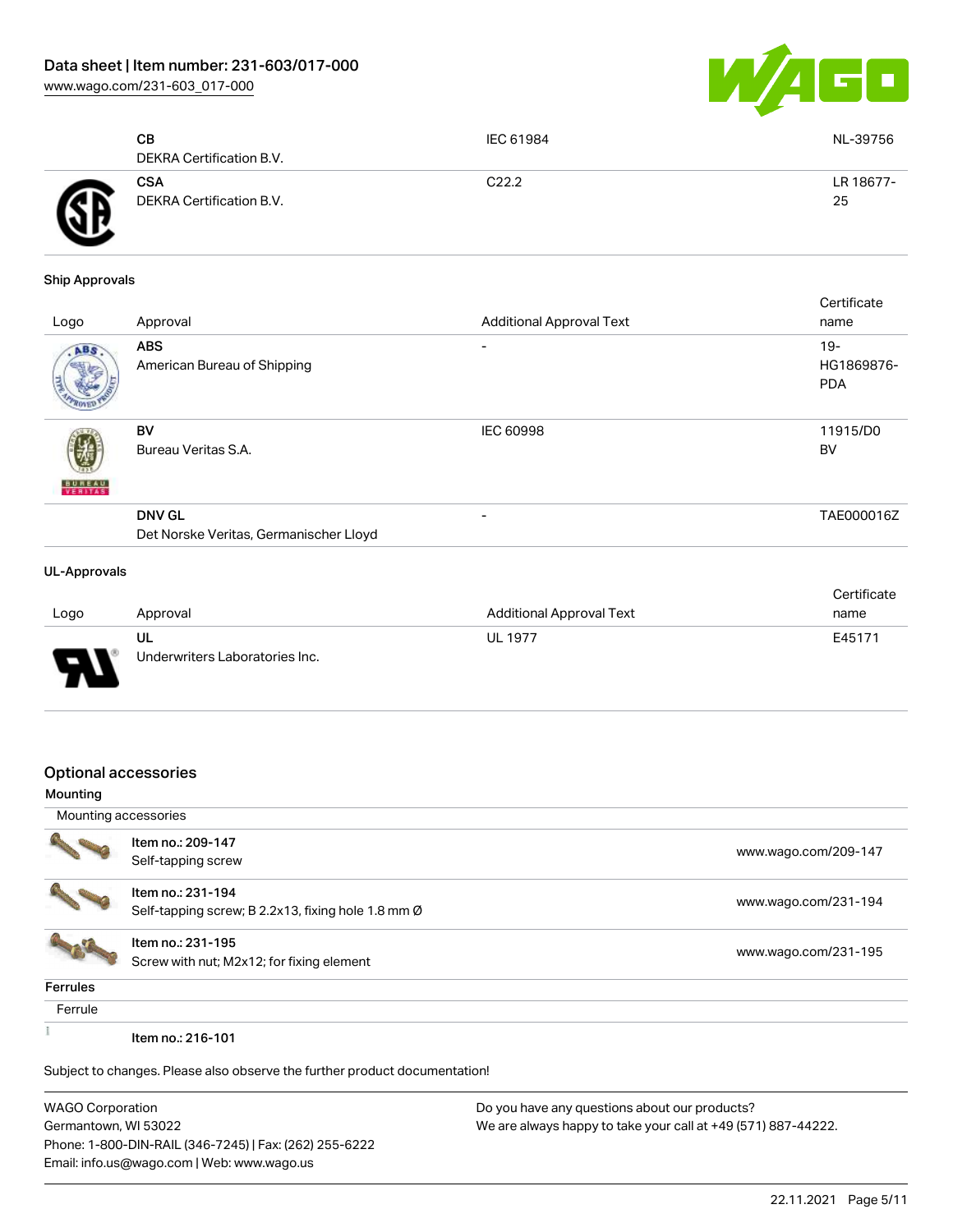

|    | Ferrule; Sleeve for 0.5 mm <sup>2</sup> / AWG 22; uninsulated; electro-tin plated; silver-colored                                                                                  | www.wago.com/216-101 |
|----|------------------------------------------------------------------------------------------------------------------------------------------------------------------------------------|----------------------|
|    | Item no.: 216-104<br>Ferrule; Sleeve for 1.5 mm <sup>2</sup> / AWG 16; uninsulated; electro-tin plated; silver-colored                                                             | www.wago.com/216-104 |
|    | Item no.: 216-106<br>Ferrule; Sleeve for 2.5 mm <sup>2</sup> / AWG 14; uninsulated; electro-tin plated; silver-colored                                                             | www.wago.com/216-106 |
|    | Item no.: 216-102<br>Ferrule; Sleeve for 0.75 mm <sup>2</sup> / AWG 20; uninsulated; electro-tin plated; silver-colored                                                            | www.wago.com/216-102 |
|    | Item no.: 216-103<br>Ferrule; Sleeve for 1 mm <sup>2</sup> / AWG 18; uninsulated; electro-tin plated                                                                               | www.wago.com/216-103 |
|    | Item no.: 216-123<br>Ferrule; Sleeve for 1 mm <sup>2</sup> / AWG 18; uninsulated; electro-tin plated; silver-colored                                                               | www.wago.com/216-123 |
| ī. | Item no.: 216-122<br>Ferrule; Sleeve for 0.75 mm <sup>2</sup> / AWG 20; uninsulated; electro-tin plated; silver-colored                                                            | www.wago.com/216-122 |
|    | Item no.: 216-124<br>Ferrule; Sleeve for 1.5 mm <sup>2</sup> / AWG 16; uninsulated; electro-tin plated                                                                             | www.wago.com/216-124 |
|    | Item no.: 216-142<br>Ferrule; Sleeve for 0.75 mm <sup>2</sup> / 18 AWG; uninsulated; electro-tin plated; electrolytic copper; gastight<br>crimped; acc. to DIN 46228, Part 1/08.92 | www.wago.com/216-142 |
|    | Item no.: 216-132<br>Ferrule; Sleeve for 0.34 mm <sup>2</sup> / AWG 24; uninsulated; electro-tin plated                                                                            | www.wago.com/216-132 |
|    | Item no.: 216-121<br>Ferrule; Sleeve for 0.5 mm <sup>2</sup> / AWG 22; uninsulated; electro-tin plated; silver-colored                                                             | www.wago.com/216-121 |
|    | Item no.: 216-143<br>Ferrule; Sleeve for 1 mm <sup>2</sup> / AWG 18; uninsulated; electro-tin plated; electrolytic copper; gastight<br>crimped; acc. to DIN 46228, Part 1/08.92    | www.wago.com/216-143 |
| I. | Item no.: 216-131<br>Ferrule; Sleeve for 0.25 mm <sup>2</sup> / AWG 24; uninsulated; electro-tin plated; silver-colored                                                            | www.wago.com/216-131 |
|    | Item no.: 216-141<br>Ferrule; Sleeve for 0.5 mm <sup>2</sup> / 20 AWG; uninsulated; electro-tin plated; electrolytic copper; gastight<br>crimped; acc. to DIN 46228, Part 1/08.92  | www.wago.com/216-141 |
|    | Item no.: 216-152<br>Ferrule; Sleeve for 0.34 mm <sup>2</sup> / AWG 24; uninsulated; electro-tin plated                                                                            | www.wago.com/216-152 |
|    | Item no.: 216-203<br>Ferrule; Sleeve for 1 mm <sup>2</sup> / AWG 18; insulated; electro-tin plated; red                                                                            | www.wago.com/216-203 |
|    | Item no.: 216-202<br>Ferrule; Sleeve for 0.75 mm <sup>2</sup> / 18 AWG; insulated; electro-tin plated; gray                                                                        | www.wago.com/216-202 |
|    | Item no.: 216-151<br>Ferrule; Sleeve for 0.25 mm <sup>2</sup> / AWG 24; uninsulated; electro-tin plated                                                                            | www.wago.com/216-151 |

Subject to changes. Please also observe the further product documentation!

WAGO Corporation Germantown, WI 53022 Phone: 1-800-DIN-RAIL (346-7245) | Fax: (262) 255-6222 Email: info.us@wago.com | Web: www.wago.us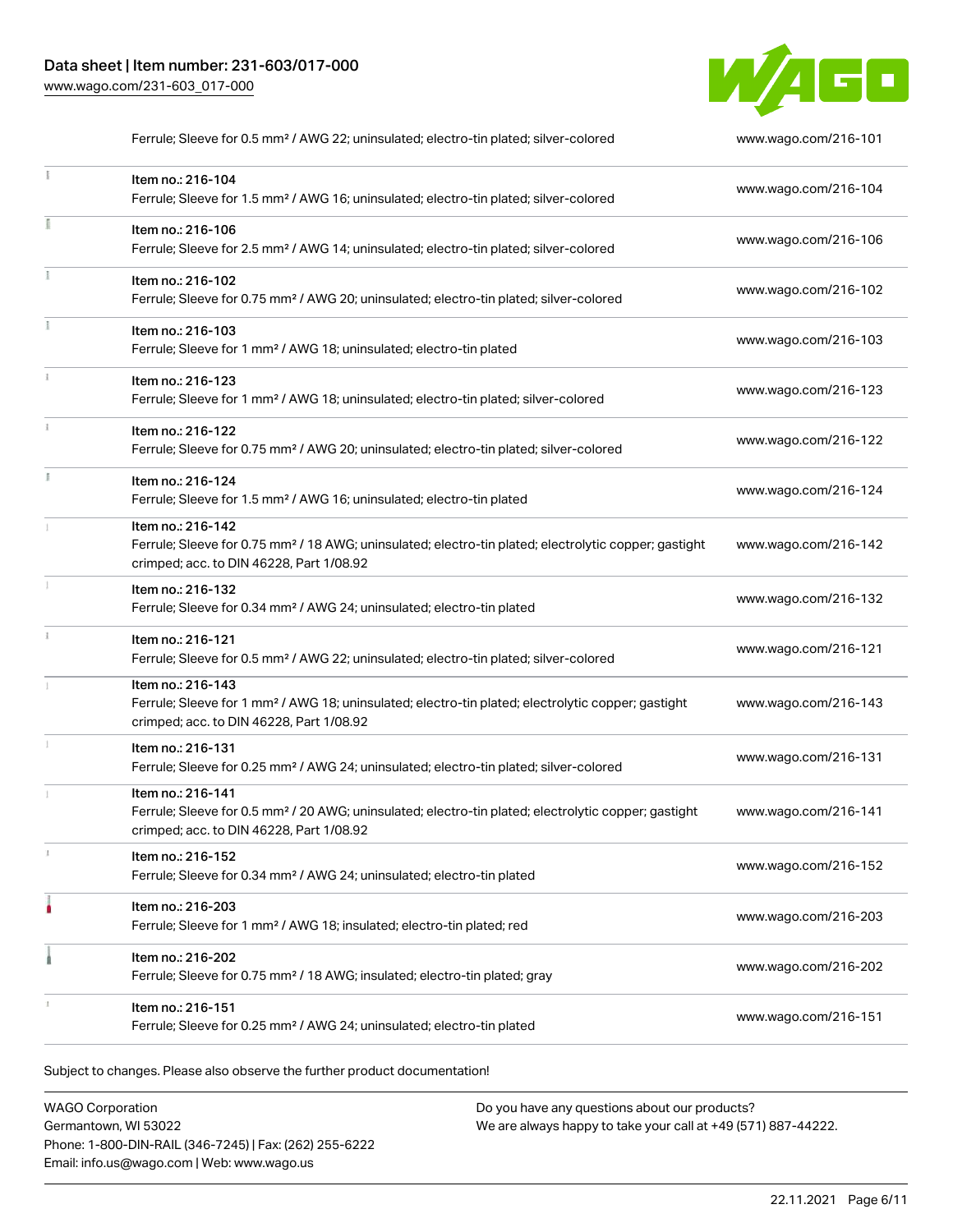# Data sheet | Item number: 231-603/017-000

[www.wago.com/231-603\\_017-000](http://www.wago.com/231-603_017-000)



|   | Ferrule; Sleeve for 1.5 mm <sup>2</sup> / AWG 16; insulated; electro-tin plated; black                                                                                                                  | www.wago.com/216-204 |
|---|---------------------------------------------------------------------------------------------------------------------------------------------------------------------------------------------------------|----------------------|
|   | Item no.: 216-144<br>Ferrule; Sleeve for 1.5 mm <sup>2</sup> / AWG 16; uninsulated; electro-tin plated; electrolytic copper; gastight<br>crimped; acc. to DIN 46228, Part 1/08.92; silver-colored       | www.wago.com/216-144 |
|   | Item no.: 216-201<br>Ferrule; Sleeve for 0.5 mm <sup>2</sup> / 20 AWG; insulated; electro-tin plated; white                                                                                             | www.wago.com/216-201 |
|   | Item no.: 216-223<br>Ferrule; Sleeve for 1 mm <sup>2</sup> / AWG 18; insulated; electro-tin plated; red                                                                                                 | www.wago.com/216-223 |
|   | Item no.: 216-241<br>Ferrule; Sleeve for 0.5 mm <sup>2</sup> / 20 AWG; insulated; electro-tin plated; electrolytic copper; gastight<br>crimped; acc. to DIN 46228, Part 4/09.90; white                  | www.wago.com/216-241 |
|   | Item no.: 216-242<br>Ferrule; Sleeve for 0.75 mm <sup>2</sup> / 18 AWG; insulated; electro-tin plated; electrolytic copper; gastight<br>crimped; acc. to DIN 46228, Part 4/09.90; gray                  | www.wago.com/216-242 |
|   | Item no.: 216-222<br>Ferrule; Sleeve for 0.75 mm <sup>2</sup> / 18 AWG; insulated; electro-tin plated; gray                                                                                             | www.wago.com/216-222 |
|   | Item no.: 216-221<br>Ferrule; Sleeve for 0.5 mm <sup>2</sup> / 20 AWG; insulated; electro-tin plated; white                                                                                             | www.wago.com/216-221 |
| Â | Item no.: 216-224<br>Ferrule; Sleeve for 1.5 mm <sup>2</sup> / AWG 16; insulated; electro-tin plated; black                                                                                             | www.wago.com/216-224 |
|   | Item no.: 216-243<br>Ferrule; Sleeve for 1 mm <sup>2</sup> / AWG 18; insulated; electro-tin plated; electrolytic copper; gastight crimped; www.wago.com/216-243<br>acc. to DIN 46228, Part 4/09.90; red |                      |
| j | Item no.: 216-244<br>Ferrule; Sleeve for 1.5 mm <sup>2</sup> / AWG 16; insulated; electro-tin plated; electrolytic copper; gastight<br>crimped; acc. to DIN 46228, Part 4/09.90; black                  | www.wago.com/216-244 |
|   | Item no.: 216-263<br>Ferrule; Sleeve for 1 mm <sup>2</sup> / AWG 18; insulated; electro-tin plated; electrolytic copper; gastight crimped; www.wago.com/216-263<br>acc. to DIN 46228, Part 4/09.90; red |                      |
| Â | Item no.: 216-264<br>Ferrule; Sleeve for 1.5 mm <sup>2</sup> / AWG 16; insulated; electro-tin plated; electrolytic copper; gastight<br>crimped; acc. to DIN 46228, Part 4/09.90; black                  | www.wago.com/216-264 |
|   | Item no.: 216-284<br>Ferrule; Sleeve for 1.5 mm <sup>2</sup> / AWG 16; insulated; electro-tin plated; electrolytic copper; gastight<br>crimped; acc. to DIN 46228, Part 4/09.90; black                  | www.wago.com/216-284 |
|   | Item no.: 216-262<br>Ferrule; Sleeve for 0.75 mm <sup>2</sup> / 18 AWG; insulated; electro-tin plated; electrolytic copper; gastight<br>crimped; acc. to DIN 46228, Part 4/09.90; gray                  | www.wago.com/216-262 |
|   | Item no.: 216-301<br>Ferrule; Sleeve for 0.25 mm <sup>2</sup> / AWG 24; insulated; electro-tin plated; yellow                                                                                           | www.wago.com/216-301 |
|   | Item no.: 216-321<br>Ferrule; Sleeve for 0.25 mm <sup>2</sup> / AWG 24; insulated; electro-tin plated; yellow                                                                                           | www.wago.com/216-321 |
|   |                                                                                                                                                                                                         |                      |

Subject to changes. Please also observe the further product documentation!

WAGO Corporation Germantown, WI 53022 Phone: 1-800-DIN-RAIL (346-7245) | Fax: (262) 255-6222 Email: info.us@wago.com | Web: www.wago.us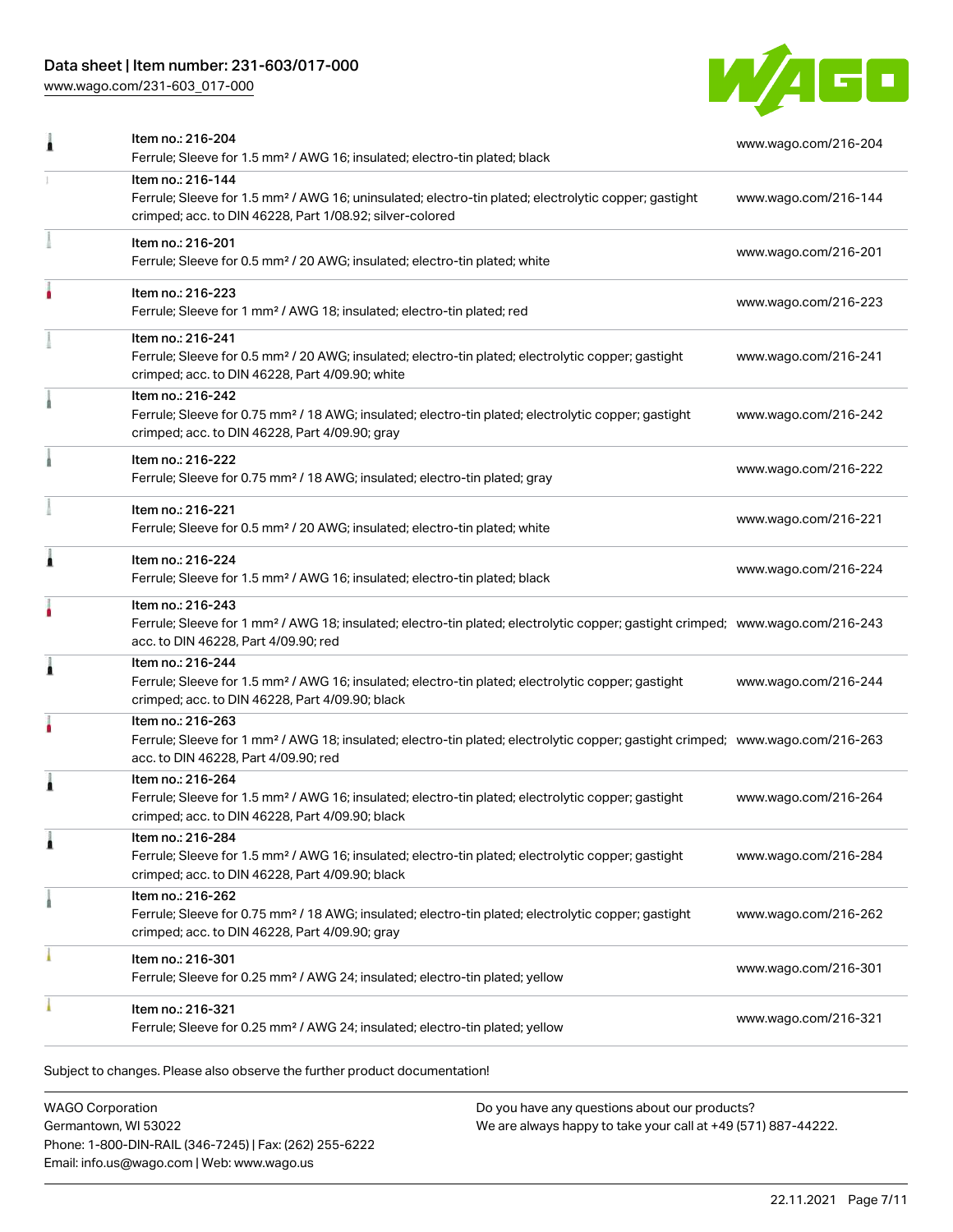[www.wago.com/231-603\\_017-000](http://www.wago.com/231-603_017-000)



|                         | Item no.: 216-322<br>Ferrule; Sleeve for 0.34 mm <sup>2</sup> / 22 AWG; insulated; electro-tin plated; green                                                                         |                                                                                                                |                      | www.wago.com/216-322 |
|-------------------------|--------------------------------------------------------------------------------------------------------------------------------------------------------------------------------------|----------------------------------------------------------------------------------------------------------------|----------------------|----------------------|
|                         | Item no.: 216-302<br>Ferrule; Sleeve for 0.34 mm <sup>2</sup> / 22 AWG; insulated; electro-tin plated; light turquoise                                                               |                                                                                                                | www.wago.com/216-302 |                      |
|                         | Marking accessories                                                                                                                                                                  |                                                                                                                |                      |                      |
| Marking strip           |                                                                                                                                                                                      |                                                                                                                |                      |                      |
|                         | Item no.: 210-332/500-202<br>Marking strips; as a DIN A4 sheet; MARKED; 1-16 (160x); Height of marker strip: 3 mm; Strip length 182<br>mm; Horizontal marking; Self-adhesive; white  |                                                                                                                | /500-202             | www.wago.com/210-332 |
|                         | Item no.: 210-332/500-206<br>Marking strips; as a DIN A4 sheet; MARKED; 33-48 (160x); Height of marker strip: 3 mm; Strip length<br>182 mm; Horizontal marking; Self-adhesive; white |                                                                                                                | /500-206             | www.wago.com/210-332 |
|                         | Item no.: 210-332/500-205<br>Marking strips; as a DIN A4 sheet; MARKED; 1-32 (80x); Height of marker strip: 3 mm; Strip length 182<br>mm; Horizontal marking; Self-adhesive; white   |                                                                                                                | /500-205             | www.wago.com/210-332 |
|                         | Item no.: 210-332/500-204<br>Marking strips; as a DIN A4 sheet; MARKED; 17-32 (160x); Height of marker strip: 3 mm; Strip length<br>182 mm; Horizontal marking; Self-adhesive; white |                                                                                                                | /500-204             | www.wago.com/210-332 |
| <b>Tools</b>            |                                                                                                                                                                                      |                                                                                                                |                      |                      |
| Operating tool          |                                                                                                                                                                                      |                                                                                                                |                      |                      |
|                         | Item no.: 210-657<br>Operating tool; Blade: 3.5 x 0.5 mm; with a partially insulated shaft; short; multicoloured                                                                     |                                                                                                                | www.wago.com/210-657 |                      |
|                         | Item no.: 210-720<br>Operating tool; Blade: 3.5 x 0.5 mm; with a partially insulated shaft; multicoloured                                                                            |                                                                                                                | www.wago.com/210-720 |                      |
| <b>Downloads</b>        |                                                                                                                                                                                      |                                                                                                                |                      |                      |
| Documentation           |                                                                                                                                                                                      |                                                                                                                |                      |                      |
|                         | <b>Additional Information</b>                                                                                                                                                        |                                                                                                                |                      |                      |
|                         | Technical explanations                                                                                                                                                               | 2019 Apr 3                                                                                                     | pdf<br>2.0 MB        | Download             |
| <b>CAD files</b>        |                                                                                                                                                                                      |                                                                                                                |                      |                      |
| CAD data                |                                                                                                                                                                                      |                                                                                                                |                      |                      |
|                         | 2D/3D Models 231-603/017-000                                                                                                                                                         |                                                                                                                | URL                  | Download             |
| CAE data                |                                                                                                                                                                                      |                                                                                                                |                      |                      |
|                         | EPLAN Data Portal 231-603/017-000                                                                                                                                                    |                                                                                                                | <b>URL</b>           | Download             |
|                         | Subject to changes. Please also observe the further product documentation!                                                                                                           |                                                                                                                |                      |                      |
| <b>WAGO Corporation</b> | Germantown, WI 53022<br>Phone: 1-800-DIN-RAIL (346-7245)   Fax: (262) 255-6222<br>Email: info.us@wago.com   Web: www.wago.us                                                         | Do you have any questions about our products?<br>We are always happy to take your call at +49 (571) 887-44222. |                      |                      |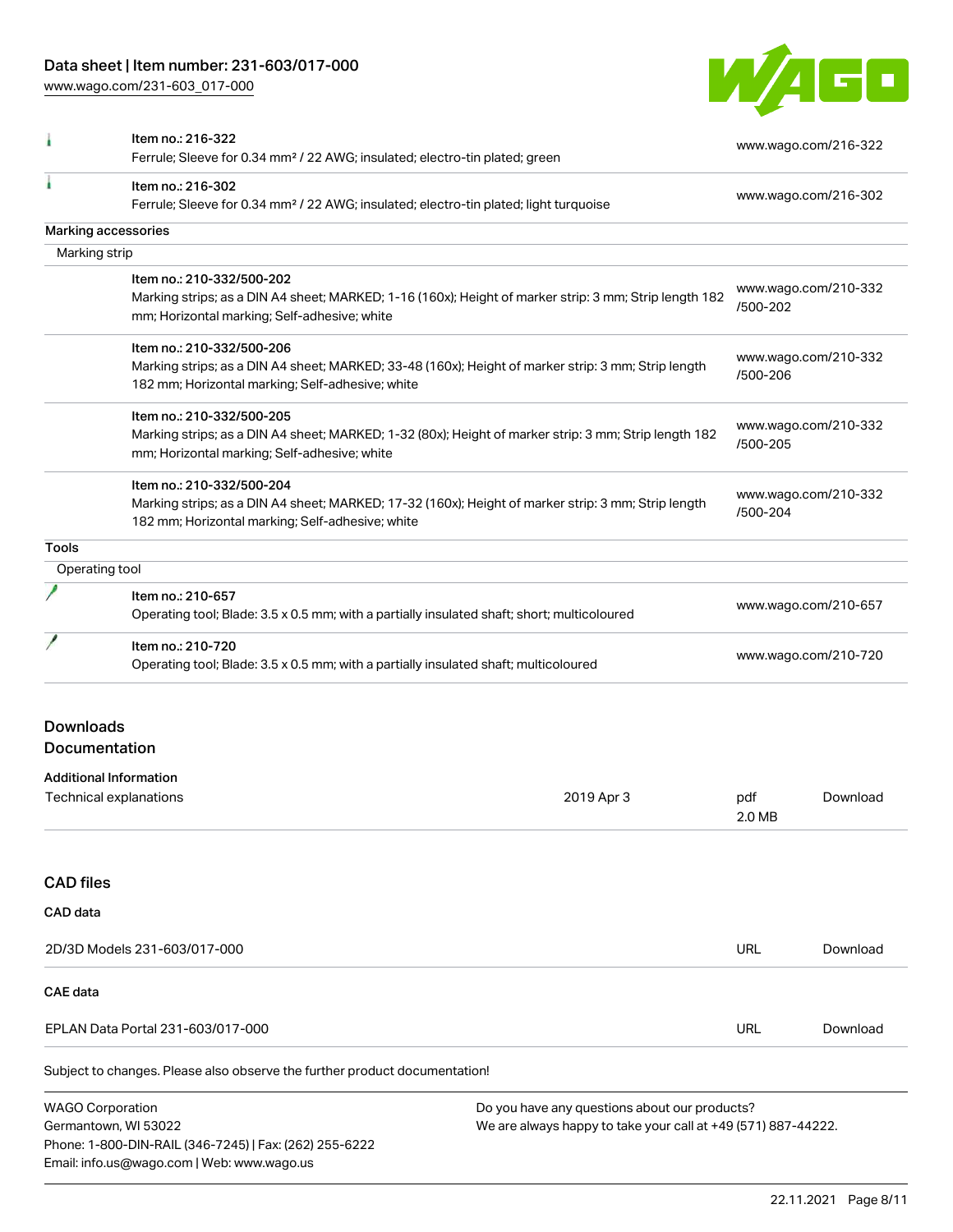

| EPLAN Data Portal 231-603/017-000                                                                                                                                      | <b>URL</b> | Download |
|------------------------------------------------------------------------------------------------------------------------------------------------------------------------|------------|----------|
| ZUKEN Portal 231-603/017-000                                                                                                                                           | <b>URL</b> | Download |
| <b>PCB Design</b>                                                                                                                                                      |            |          |
| Symbol and Footprint 231-603/017-000                                                                                                                                   | URL        | Download |
| CAx data for your PCB design, consisting of "schematic symbols and PCB footprints",<br>allow easy integration of the WAGO component into your development environment. |            |          |
| Supported formats:                                                                                                                                                     |            |          |
| ш<br>Accel EDA 14 & 15                                                                                                                                                 |            |          |
| ш<br>Altium 6 to current version                                                                                                                                       |            |          |
| ш<br>Cadence Allegro                                                                                                                                                   |            |          |
| ш<br>DesignSpark                                                                                                                                                       |            |          |
| ш<br>Eagle Libraries                                                                                                                                                   |            |          |
| ш<br>KiCad                                                                                                                                                             |            |          |
| ш<br>Mentor Graphics BoardStation                                                                                                                                      |            |          |
| ш<br>Mentor Graphics Design Architect                                                                                                                                  |            |          |
| ш<br>Mentor Graphics Design Expedition 99 and 2000                                                                                                                     |            |          |
| OrCAD 9.X PCB and Capture                                                                                                                                              |            |          |
| ш<br>PADS PowerPCB 3, 3.5, 4.X, and 5.X                                                                                                                                |            |          |
| ш<br>PADS PowerPCB and PowerLogic 3.0                                                                                                                                  |            |          |
| PCAD 2000, 2001, 2002, 2004, and 2006                                                                                                                                  |            |          |
| ш<br>Pulsonix 8.5 or newer                                                                                                                                             |            |          |
| ш<br><b>STL</b>                                                                                                                                                        |            |          |
| 3D STEP                                                                                                                                                                |            |          |
| TARGET 3001!<br>ш                                                                                                                                                      |            |          |
| View Logic ViewDraw<br>H.                                                                                                                                              |            |          |
| Quadcept                                                                                                                                                               |            |          |
| Zuken CadStar 3 and 4                                                                                                                                                  |            |          |
| Zuken CR-5000 and CR-8000<br>H                                                                                                                                         |            |          |
| PCB Component Libraries (EDA), PCB CAD Library Ultra Librarian                                                                                                         |            |          |
|                                                                                                                                                                        |            |          |

#### Environmental Product Compliance

#### Compliance Search

Environmental Product Compliance 231-603/017-000

Subject to changes. Please also observe the further product documentation!

WAGO Corporation Germantown, WI 53022 Phone: 1-800-DIN-RAIL (346-7245) | Fax: (262) 255-6222 Email: info.us@wago.com | Web: www.wago.us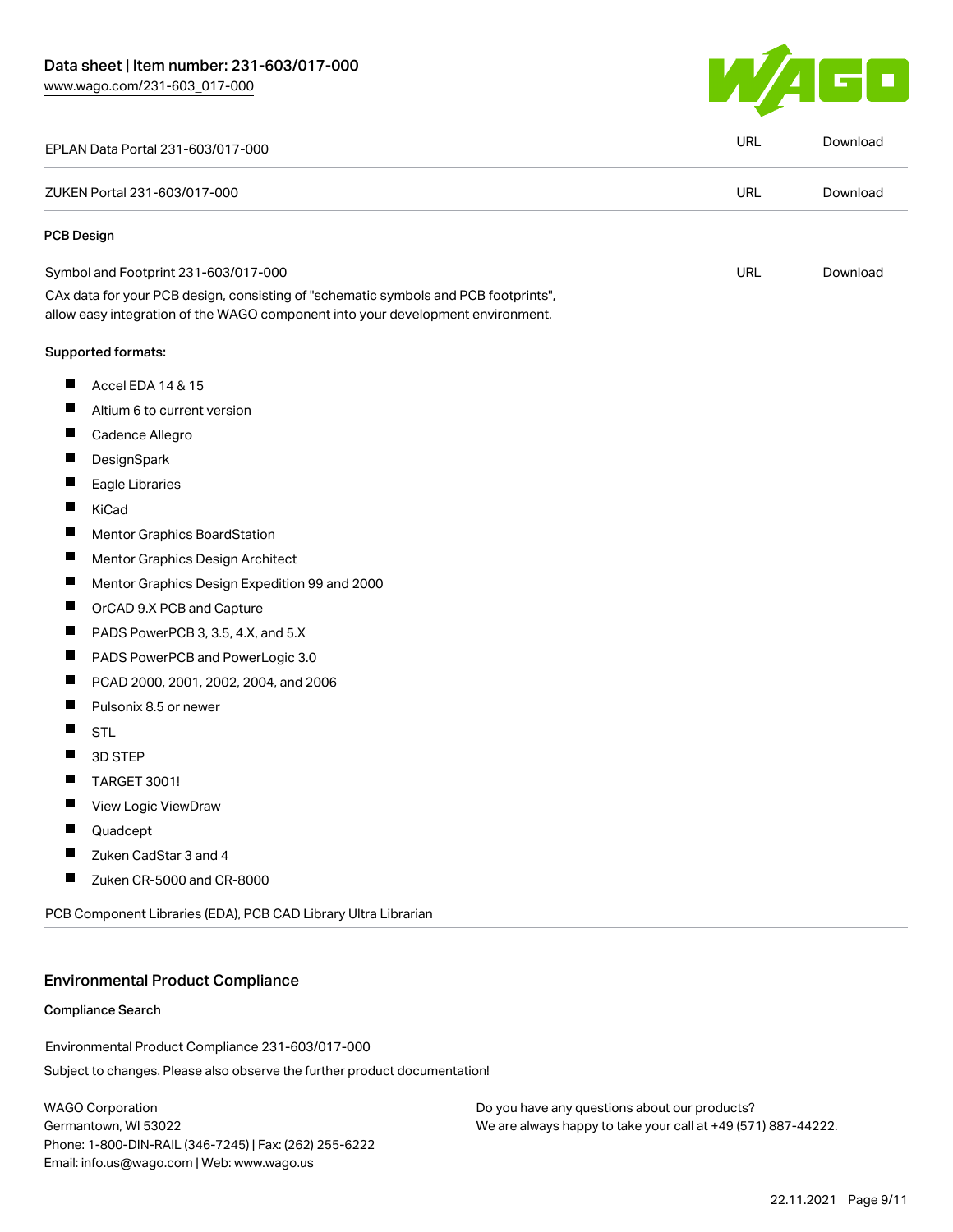

PCB terminal block; 2.5 mm<sup>2</sup>; Pin spacing 5 mm; 3-pole; CAGE CLAMP®; clamping collar; 2,50 mm²; gray

URL [Download](https://www.wago.com/global/d/ComplianceLinkMediaContainer_231-603_017-000)

#### Installation Notes



Feedthrough PCB terminal strips – frontentry conductor termination



Feedthrough PCB terminal strips can be used as front-panel feedthrough for external conductor termination.

Application

Subject to changes. Please also observe the further product documentation!

WAGO Corporation Germantown, WI 53022 Phone: 1-800-DIN-RAIL (346-7245) | Fax: (262) 255-6222 Email: info.us@wago.com | Web: www.wago.us